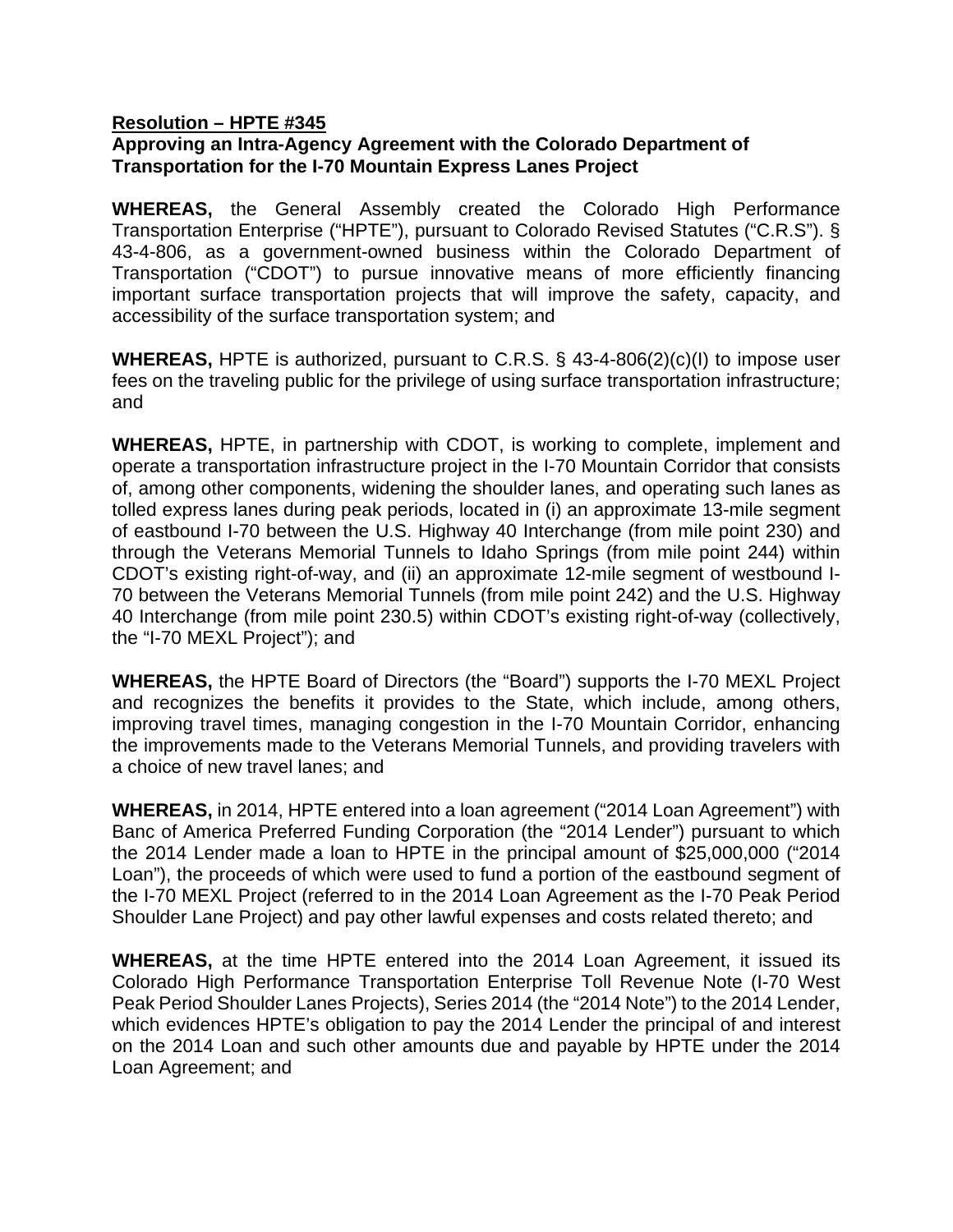**WHEREAS,** C.R.S. § 43-4-806(4) provides that the Transportation Commission may transfer moneys from the state highway fund to HPTE to defray expenses of HPTE and, notwithstanding any state fiscal rule or generally accepted accounting principle that could otherwise be interpreted to require a contrary conclusion, such a transfer constitutes a loan from the Transportation Commission to HPTE and shall not be considered a grant for purposes of Section 20(2)(d) of Article X of the State Constitution; and

**WHEREAS,** in connection with the execution and delivery of the 2014 Loan Agreement and the issuance of the 2014 Note (and the related incurrence of the 2014 Loan), HPTE and CDOT entered into an Intra-Agency Agreement (the "2014 Intra-Agency Agreement"), pursuant to which HPTE, in accordance with C.R.S. § 43-4-806(4), can request a transfer of moneys from the Transportation Commission from the state highway fund to assist HPTE in fulfilling its payment obligations under the 2014 Loan Agreement and the 2014 Note and in operating and maintaining the eastbound lanes of the I-70 MEXL Project in the event the user-fee revenues collected by HPTE from the eastbound lanes of the I-70 MEXL Project are insufficient or projected to be insufficient to satisfy such obligations; and

**WHERAS,** HPTE has determined that it is necessary, desirable and in the best interest of HPTE to prepay the 2014 Note (and the related 2014 Loan); and

**WHEREAS,** HPTE will enter into a loan agreement (the "2021 Loan Agreement") with Wells Fargo Municipal Capital Strategies, LLC (a wholly owned subsidiary of Wells Fargo Bank, National Association) (the "2021 Lender"), pursuant to which the 2021 Lender will make a loan to HPTE in the principal amount not to exceed \$27 million (the "2021 Loan") and HPTE will use the proceeds of the 2021 Loan to (i) prepay the 2014 Note (and the related 2014 Loan), and (ii) pay certain costs associated with entering into the 2021 Loan Agreement; and

**WHEREAS,** in connection with the 2021 Loan, HPTE will issue, and deliver to the 2021 Lender, its Colorado High Performance Transportation Enterprise Toll Revenue Note (I-70 Mountain Express Lanes Project), Series 2021, in a principal amount not to exceed \$27 million (the "2021 Note"), which will evidence HPTE's obligation to pay the 2021 Lender the principal of and interest on the 2021 Loan and such other amounts due and payable by HPTE under the 2021 Loan Agreement; and

**WHEREAS,** similar to the financial support provided by CDOT to HPTE pursuant to (a) the 2014 Intra-Agency Agreement with respect to the 2014 Note (and the related 2014 Loan) and the 2014 Loan Agreement, and the operation and maintenance of the eastbound section of the I-70 MEXL Project, and (b) the I-70 West Intra-Agency Agreement with respect to the operation and maintenance of the westbound section of the I-70 MEXL Project, in connection with the execution and delivery of the 2021 Loan Agreement and the issuance of the 2021 Note (and the related incurrence of the 2021 Loan), HPTE has requested that CDOT terminate the 2014 Intra-Agency Agreement and the I-70 West Intra-Agency Agreement and enter into a new Intra-Agency Agreement with HPTE that incorporates the entire I-70 MEXL Project (the "2021 Intra-Agency